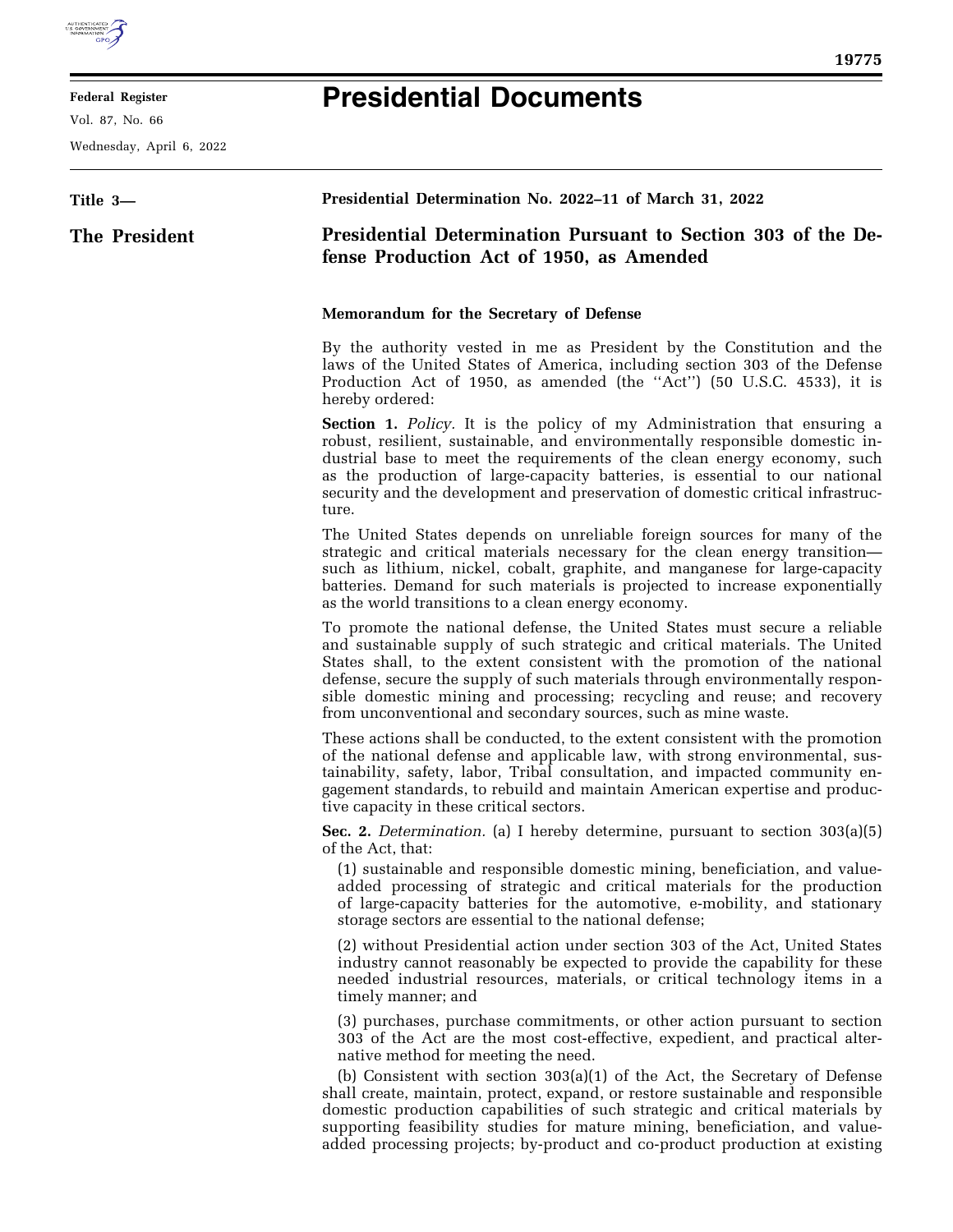mining, mine waste reclamation, and other industrial facilities; mining, beneficiation, and value-added processing modernization to increase productivity, environmental sustainability, and workforce safety; and any other such activities authorized under section 303(a)(1) of the Act.

(c) In the execution of projects to create, maintain, protect, expand, or restore sustainable and responsible domestic production capabilities of such strategic and critical materials consistent with section 303(a)(1) of the Act, the Secretary of Defense shall consult with the Secretary of the Interior, the Secretary of Agriculture, the Secretary of Energy, and the heads of other executive departments and agencies (agencies) as appropriate.

(d) Further, pursuant to section 303(a)(7)(B) of the Act, I find that action to expand the domestic production capabilities for such strategic and critical materials is necessary to avert an industrial resource or critical technology item shortfall that would severely impair the national defense capability. Therefore, I waive the requirements of section  $303(a)(1)$ –(a)(6) of the Act for the purpose of expanding the sustainable and responsible domestic mining, beneficiation, and value-added processing of strategic and critical materials necessary for the production of large-capacity batteries for the automotive, e-mobility, and stationary storage sectors.

**Sec. 3.** *Annual Report to the President and the Congress by the Secretary of Defense.* (a) The Secretary of Defense, in consultation with the heads of other agencies as appropriate, shall conduct a survey of the domestic industrial base for the mining, beneficiation, and value-added processing of strategic and critical materials for the production of large-capacity batteries for the automotive, e-mobility, and stationary storage sectors. Such survey shall assess whether conditions continue to warrant the use of the authority under section 303 of the Act.

(b) Consistent with the designation under section 309 of Executive Order 13603 of March 16, 2012 (National Defense Resources Preparedness), the Secretary of Defense shall include the survey stated in section 3(a) of this determination in the annual report to the Congress required by section 304(f) of the Act, and also shall submit such report to the President.

**Sec. 4.** *Limitations.* Nothing in this determination shall be construed to waive or supersede the requirement for mines or other industrial facilities to comply with all Federal and State permitting requirements and environmental health and safety laws.

**Sec. 5.** *General Provisions.* (a) Nothing in this determination shall be construed to impair or otherwise affect:

(i) the authority granted by law to an executive department or agency, or the head thereof; or

(ii) the functions of the Director of the Office of Management and Budget relating to budgetary, administrative, or legislative proposals.

(b) This determination shall be implemented consistent with applicable law and subject to the availability of appropriations.

(c) This determination is not intended to, and does not, create any right or benefit, substantive or procedural, enforceable at law or in equity by any party against the United States, its departments, agencies, or entities, its officers, employees, or agents, or any other person.